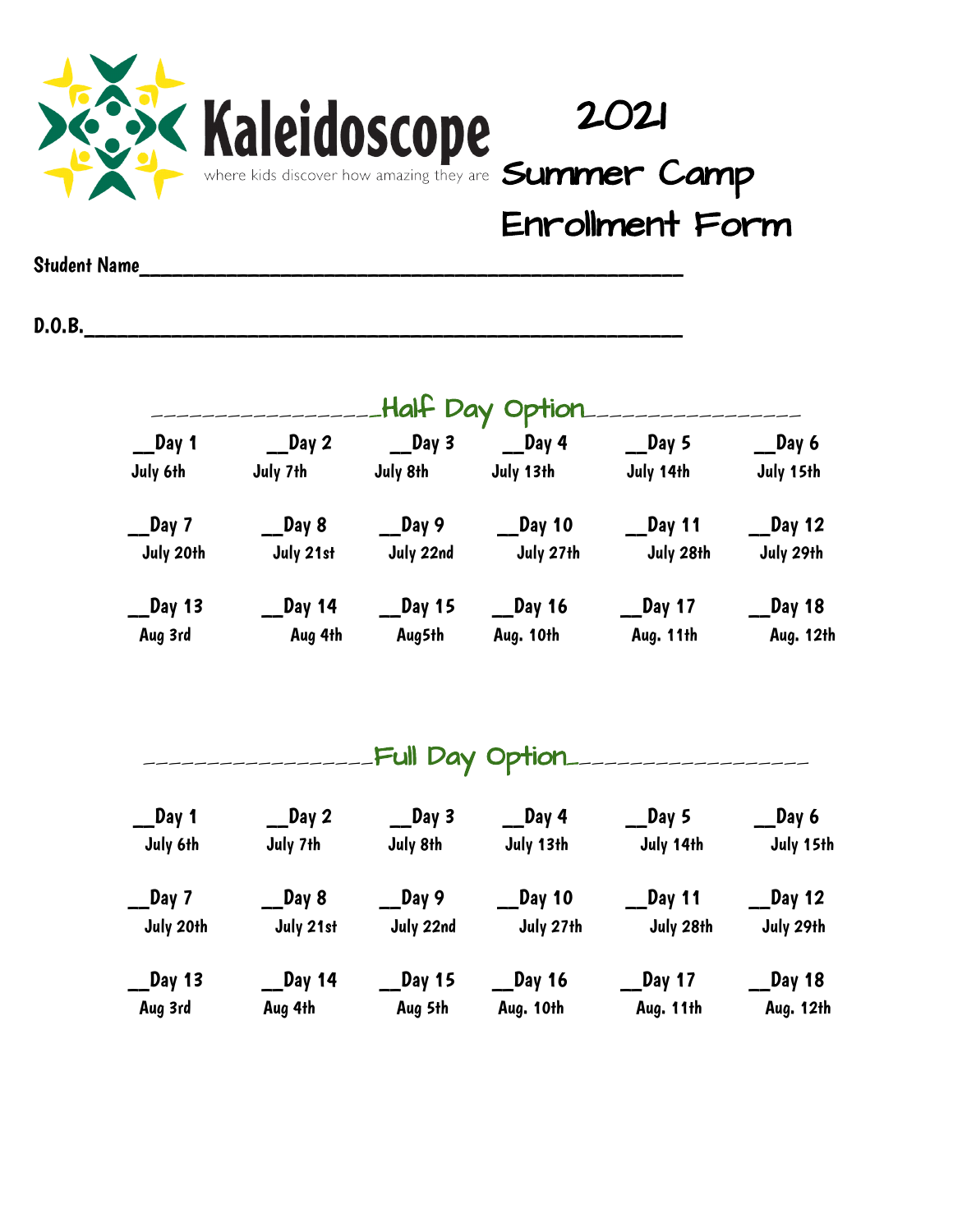# 2021 Kaleidoscope Summer Camp

### Required Forms

Please provide the camp with any information that will help give your child a positive camp experience.

- Enrollment Form Every Camper must have this form signed by a parent or guardian.
- Health History Every Camper MUST have this form completed each year.
- Emergency Info & Pick up Form Every Camper MUST have this form completed each year.
- Immunization Records Every camper must have this form or equivalent signed by a physician.
- A current physical form dated within the last 12 months.

### Payment Options

Full payment is due upon enrollment.

Payment plans are available upon request. Please contact our front desk to set up payment options. Payment plans are available for 2 and 3 payment options. First installment is due upon enrollment. Remaining balance is due on the first of each month.

### Payment Due Dates

Balance MUST be paid no later than 7 days prior to your campers start date. If payment lapses, your child may not be able to participate.

## Cancelations, Refunds, and Withdrawals

A written withdrawal must be received one week prior to the start of ImaGYMnation Camp, June 29, 2021. Tuition, less 25% of total paid will be refunded if notice is received by June 29, 2021. Refunds after the start of camp are made ONLY if the child has a serious prolonged illness or injury requiring doctors care or a note from the physician stating that he/she is unable to participate in camp activities. Please be advised that refunds take 2-3 weeks.

## Parent Agreement

I have read and understand the payment and refund policies for Kaleidoscope ImaGYMnation Summer Camp Program. I give my child permission to participate in camp activities. I approve photos to be taken of my child for the use in Kaleidoscope marketing materials. I am aware that incomplete or unsigned registration forms will be returned to me for completion. I hereby give permission to the medical personnel selected by the camp director to act in the best interest of my child in the event of an emergency. Every effort will be made to contact the parent, guardian and emergency contacts.

 $\Box$  I do not wish photos to be taken of my child

Signature of Parent or Guardian (Required) **Exercise 20** at 20 at 20 at 20 at 20 at 20 at 20 at 20 at 20 at 20 at 20 at 20 at 20 at 20 at 20 at 20 at 20 at 20 at 20 at 20 at 20 at 20 at 20 at 20 at 20 at 20 at 20 at 20 at 20 at 20 at 2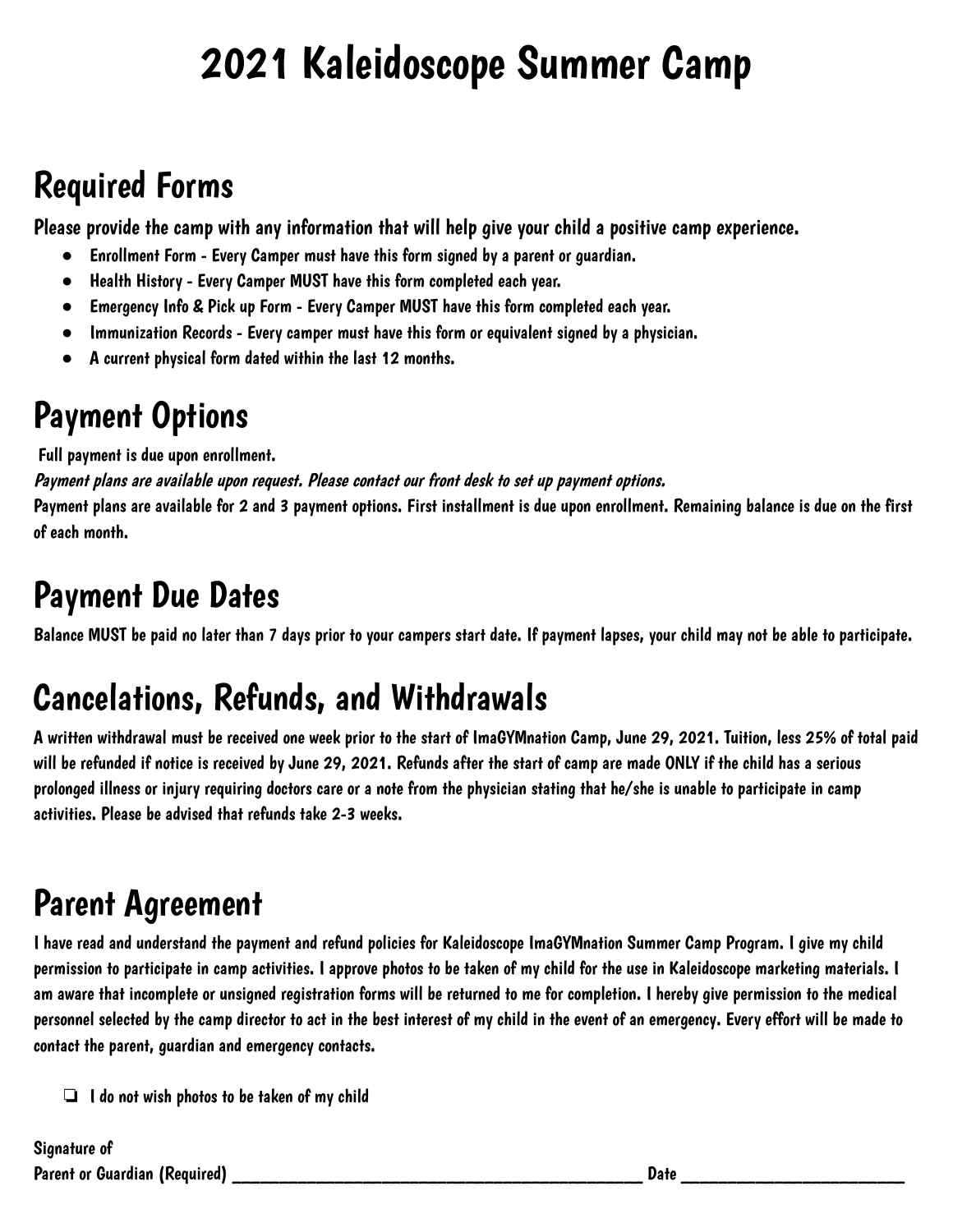

#### **2021 HEALTH HISTORY FORM**

*Forms must be completed annually and received prior to the start of camp in order for children to participate in camp activities.*

#### Complete & return forms along with current 2021 physical form prior to your child's first day of camp.

| LAST                                                                                                                                                                                                                                                        | First                         |                                                    |  |
|-------------------------------------------------------------------------------------------------------------------------------------------------------------------------------------------------------------------------------------------------------------|-------------------------------|----------------------------------------------------|--|
|                                                                                                                                                                                                                                                             |                               |                                                    |  |
|                                                                                                                                                                                                                                                             | <b>DATE</b>                   | AGE AT                                             |  |
| MALE______FEMALE______                                                                                                                                                                                                                                      |                               |                                                    |  |
| Parent or                                                                                                                                                                                                                                                   | Home                          | Cell                                               |  |
| Guardian<br><u>Cuardian</u><br>Cuardian<br>Cuardian<br>Cuardian<br>Cuardian<br>Cuardian<br>Cuardian<br>Cuardian<br>Cuardian<br>Cuardian<br>Cuardian<br>Cuardian  Cuardian  Cuardian  Cuardian  Cuardian II ann an II an II an II an II an II an II an III a | Phone________________________ | Phone <b>Propriet and Phone Propriet and Phone</b> |  |
| <b>Emergency Contact</b>                                                                                                                                                                                                                                    | Home                          | Cell                                               |  |
|                                                                                                                                                                                                                                                             |                               | _Phone_____________________________                |  |
| OPERATIONS OR SERIOUS INJURIES                                                                                                                                                                                                                              |                               |                                                    |  |
|                                                                                                                                                                                                                                                             |                               |                                                    |  |
| CHRONIC OR RECURRING ILLNESS                                                                                                                                                                                                                                |                               |                                                    |  |
|                                                                                                                                                                                                                                                             |                               |                                                    |  |
| <b>DIETARY</b>                                                                                                                                                                                                                                              |                               |                                                    |  |
| <b>ACTIVITY</b>                                                                                                                                                                                                                                             |                               |                                                    |  |
|                                                                                                                                                                                                                                                             |                               |                                                    |  |
| HEALTH INSURANCE                                                                                                                                                                                                                                            | <b>POLICY</b>                 |                                                    |  |
|                                                                                                                                                                                                                                                             |                               |                                                    |  |
|                                                                                                                                                                                                                                                             |                               |                                                    |  |
| PLEASE BE SPECIFIC AS TO SEVERITY OF ALLERGY                                                                                                                                                                                                                |                               |                                                    |  |
| <b>FAMILY PHYSICIAN</b>                                                                                                                                                                                                                                     | <b>OFFICE</b><br>Phone        |                                                    |  |
| <b>CURRENT</b>                                                                                                                                                                                                                                              |                               |                                                    |  |
| <b>MEDICATIONS</b>                                                                                                                                                                                                                                          |                               |                                                    |  |
| <b>REASON FOR</b>                                                                                                                                                                                                                                           |                               |                                                    |  |
| <b>MEDICATION</b>                                                                                                                                                                                                                                           |                               |                                                    |  |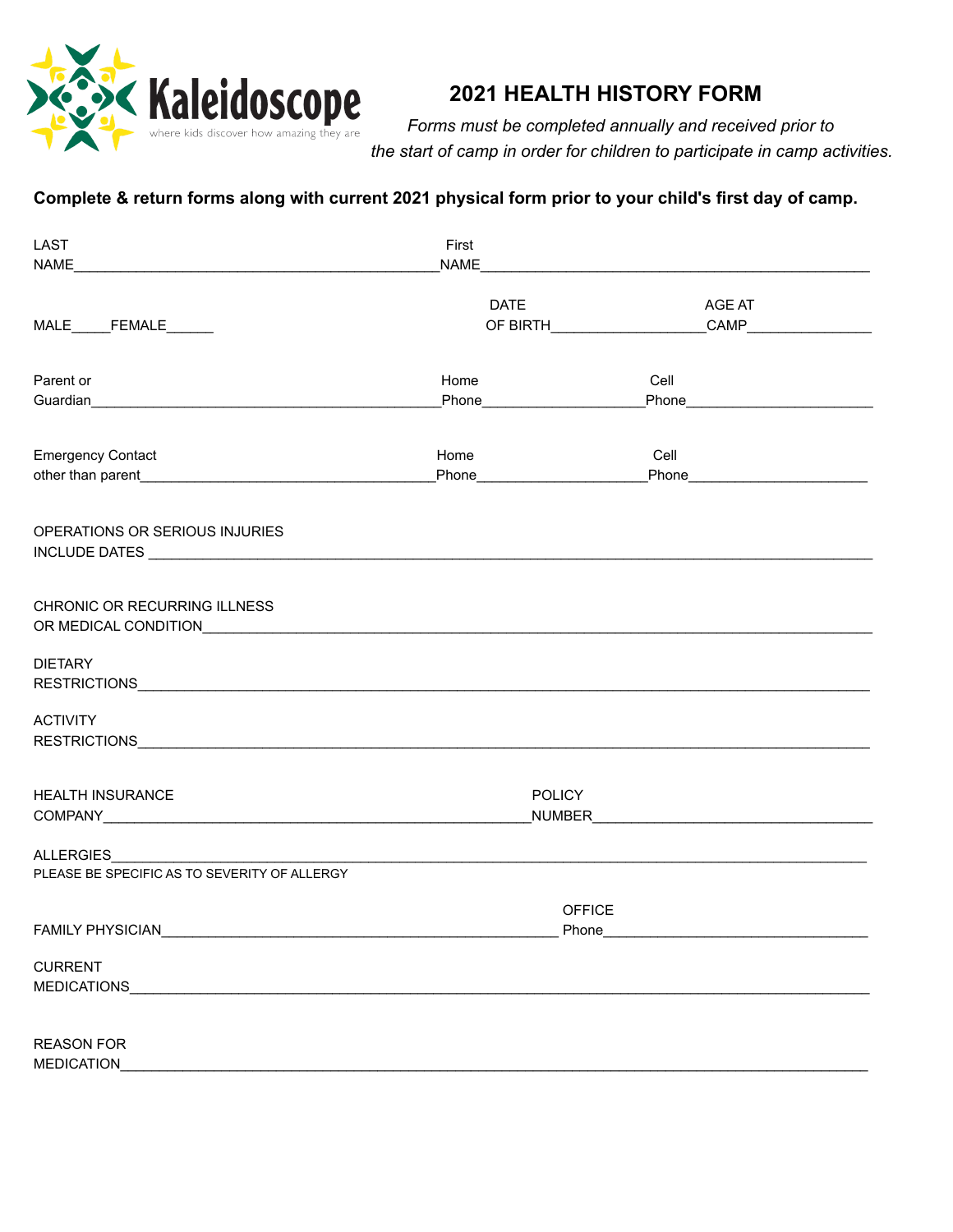#### **AUTHORIZATION TO ADMINISTER MEDICATION TO A CAMPER NEEDING TO TAKE MEDICATION AT CAMP**

To be completed by Parent or Guardian

| <b>NAME OF</b>                                                                    |                 |                                                           |
|-----------------------------------------------------------------------------------|-----------------|-----------------------------------------------------------|
|                                                                                   |                 |                                                           |
| ROUTE OF                                                                          |                 |                                                           |
|                                                                                   |                 |                                                           |
| <b>DURATION</b>                                                                   | QUANTITY        | <b>MEDICATION</b>                                         |
|                                                                                   |                 | GIVEN TO KODG______________ EXPIRATION DATE______________ |
|                                                                                   |                 |                                                           |
| <b>SPECIAL STORAGE</b>                                                            | <b>SPECIFIC</b> |                                                           |
| REQUIREMENTS <b>And CONTENT</b> REQUIREMENTS                                      |                 | INSTRUCTIONS <b>And CONSTRUCTIONS</b>                     |
|                                                                                   |                 |                                                           |
| <b>SPECIFIC</b>                                                                   |                 | POSSIBLE SIDE EFFECTS                                     |
|                                                                                   |                 |                                                           |
| <b>LOCATION WHERE MEDICATION</b>                                                  | <b>OTHER</b>    |                                                           |
|                                                                                   |                 |                                                           |
| <b>I HEREBY AUTHORIZE KODG CAMP</b><br><b>DESIGNATED INDIVIDUAL TO ADMINISTER</b> |                 | <b>CHILD'S NAME</b>                                       |
| TO MY CHILD THE MEDICATIONS LISTED                                                |                 |                                                           |
| ABOVE IN ACCORDANCE WITH 105 CMR 430.160                                          |                 |                                                           |
|                                                                                   |                 | SIGNATURE OF PARENT/GUARDIAN                              |
|                                                                                   |                 |                                                           |
| <b>SPECIAL CONDITIONS</b>                                                         |                 |                                                           |
| Please list any conditions or physical limitations                                |                 |                                                           |
| that the camp staff supervising your child should                                 |                 |                                                           |
| be made aware of in order for your child to have a                                |                 |                                                           |
| positive camp experience.                                                         |                 |                                                           |
|                                                                                   |                 |                                                           |

**Authorization for Treatment: I hereby give permission to the medical personnel selected by the camp** director to act in the best interest of my child in the case of an emergency. Every effort will be made to **contact a responsible adult.**

**\_\_\_\_\_\_\_\_\_\_\_\_\_\_\_\_\_\_\_\_\_\_\_\_\_\_\_\_\_\_\_\_\_\_\_\_\_\_\_\_\_\_\_\_\_\_\_\_\_\_\_\_\_\_\_\_\_\_\_\_\_\_\_\_\_\_\_\_\_\_\_\_\_\_\_**

**Signature of parent or guardian Date**

**\_\_\_\_\_\_\_\_\_\_\_\_\_\_\_\_\_\_\_\_\_\_\_\_\_\_ THIS FORM MUST BE SIGNED BY A PARENT/GUARDIAN Relationship to child FOR ANY CAMP OR STAFF MEMBER UNDER 18**